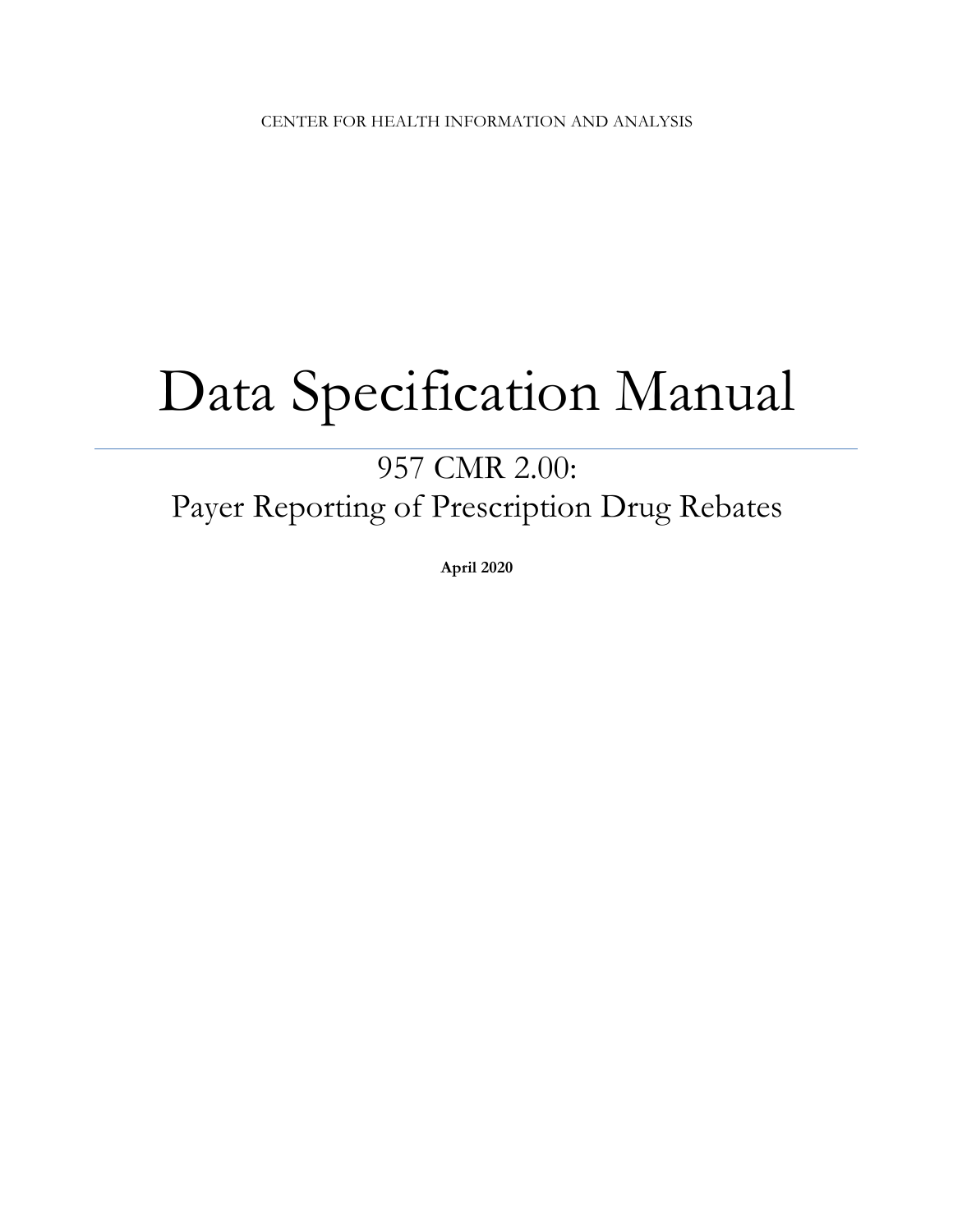#### **Table of Contents**

- 1. Summary of Changes
- 2. Introduction
- 3. File Submission Instructions and Schedule

#### 4. Data Submission

- a. Overview
- b. Rebate Data Specifications
- c. PBM Contract Data Specifications

Appendix A: File Submission Instructions Appendix B: Payer Data Verification Statement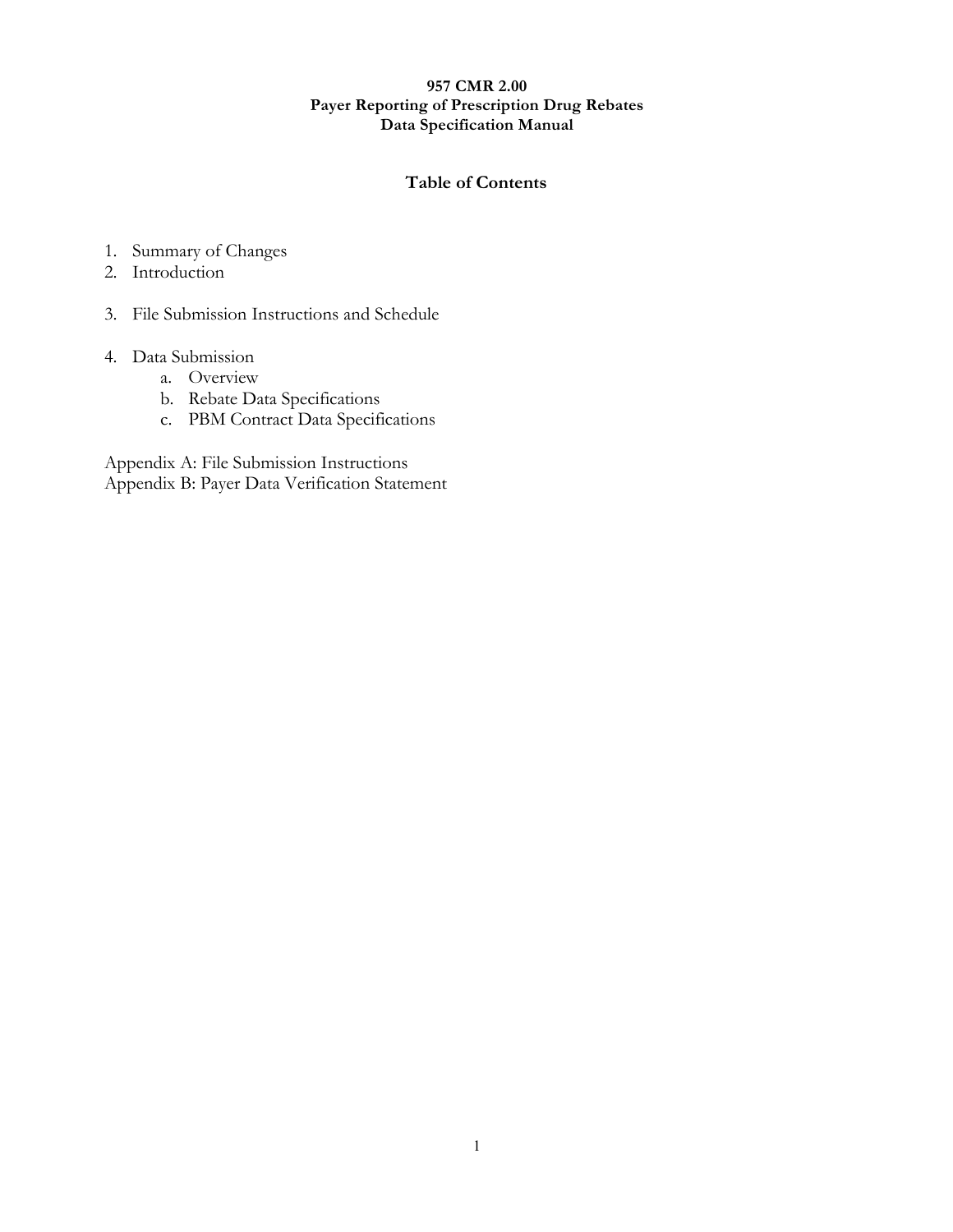#### **Summary of Changes**

- Updated file submission schedule. Please note change in deadlines.
- Added Front tab with contact information and data quality questions

# **Introduction**

M.G.L. c. 12C, § 16(a) requires that the Center for Health Information and Analysis (CHIA) "publish an annual report based on the information submitted under sections 8, 9 and 10 … [and] compare the costs and cost trends with the health care cost growth benchmark established by the health policy commission."

Effective July 1, 2016, M.G.L. c. 12C,  $\S$  16(a) is amended to require that CHIA "consider the effect of drug rebates and other price concessions in the aggregate without disclosure of any product or manufacturer-specific rebate or price concession information, and without limiting or otherwise affecting the confidential or proprietary nature of any rebate or price" when detailing cost growth trends in its annual report.

Pursuant to Administrative Bulletin 17-03, CHIA is requiring payers to submit a prescription drug rebate data file. This data will permit consideration of the effect of prescription drug rebates and other pharmaceutical manufacturer price concessions such as coverage gap discounts on aggregate cost growth trends. This Data Specification Manual provides additional technical details to assist payers in reporting and filing prescription drug rebate data. Prescription drug rebate files will contain different record types, including:

- Payer summary information and comments
- Member Months, by Massachusetts residency or approved approximation
- Gross Pharmacy Expenditures, by insurance category and brand status
- Prescription Drug Rebates, by insurance category and brand status
- Coverage Gap Discounts for Medicare business
- Pharmacy Benefit Manager (PBM) contract summary information

# **File Submission Instructions and Schedule**

Payers shall complete and submit to CHIA two data templates as part of the prescription drug rebate data reporting. The first template, the "Rebate Data Template", will contain all aggregate member month, expenditure, prescription drug rebate, and coverage gap discount data. The second template, the "PBM Contract Data Template", will contain summary information on each payer's PBM contracts. Payers can find both data submission templates available on CHIA's website at the following location: http://www.chiamass.gov/prescription-drug-rebate-data-submission. Payers shall submit this information on an annual basis. In 2020, payers will submit prescription drug rebate data for CYs 2018 and 2019.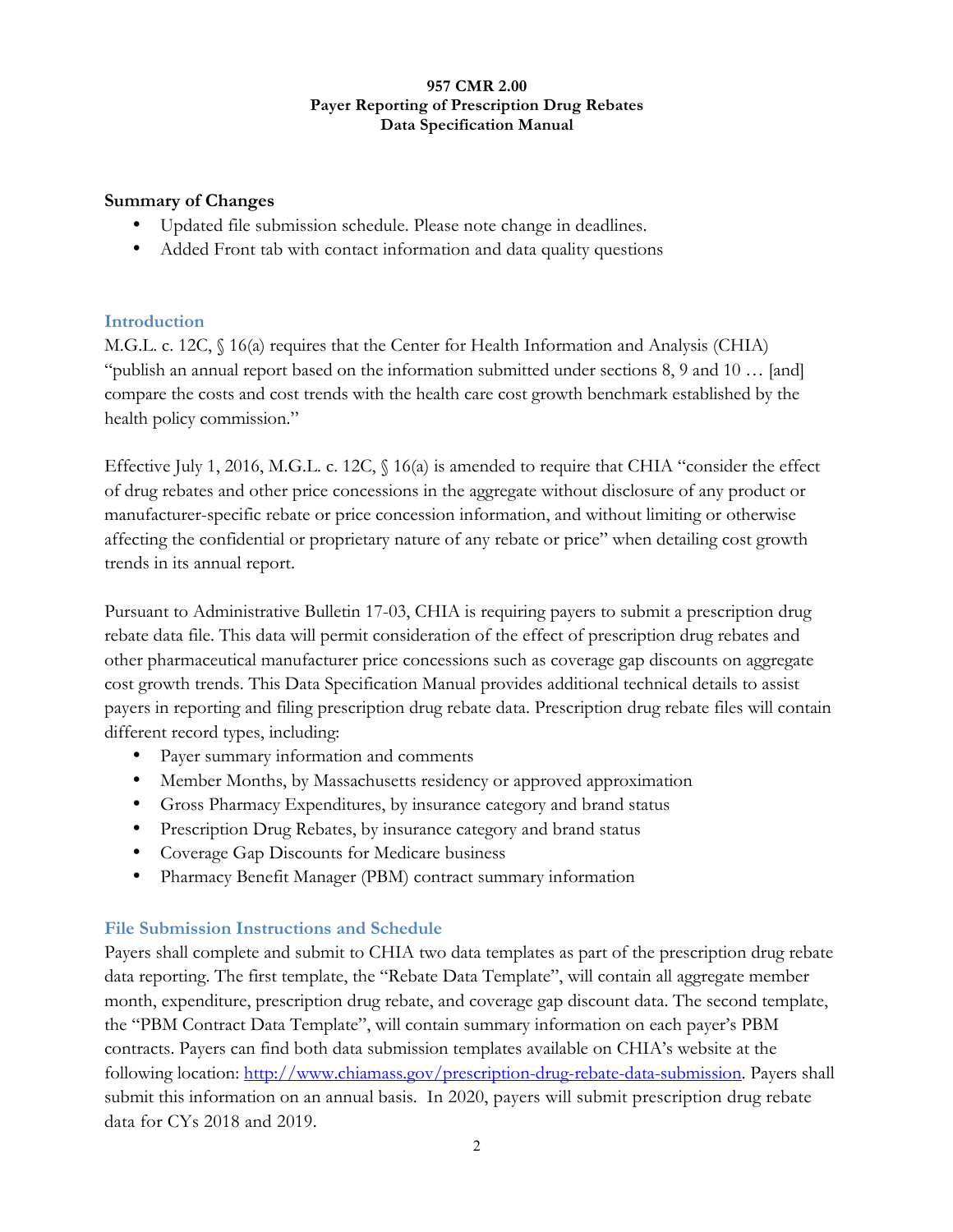For 2020 data reporting, CHIA will publish prescription drug rebate data at the aggregate level (e.g., total by brand status and insurance category) and will not publish prescription drug rebate data at the payer or pharmacy benefit manager (PBM) level.

If a payer is unable to report any data elements included in this data specification, the payer must notify CHIA in writing (email notification is sufficient). The payer should exhaust all opportunities to obtain the required data elements from their pharmacy benefit manager (PBM) before submitting notification to CHIA. In such instances, CHIA will work with the payer to develop modified data specifications that accommodate the payer's data limitations and allow CHIA to fulfill its statutory obligations.

Payers shall submit prescription drug rebate information in accordance with regulation 957 CMR 2.00 on the following schedule:

| <b>Prescription Drug Rebate Filing Schedule</b> |                                                                                  |  |  |
|-------------------------------------------------|----------------------------------------------------------------------------------|--|--|
| Date                                            | <b>Files Due</b>                                                                 |  |  |
| Wednesday, September 16,<br>2020                | <b>Prescription Drug Rebate Data</b><br>• CY 2018 Final<br>• CY 2019 Preliminary |  |  |

Payers shall submit Excel files with prescription drug rebate data via email. Data should be submitted to Erin.Bonney@MassMail.State.MA.US. Payers should copy their regular CHIA contact for TME data submissions when submitting the prescription drug rebate information. Additional information on file submission conventions can be found in Appendix A.

Following submission of the prescription drug rebate data, a payer's Chief Financial Officer or equivalent must sign and return the data verification statement provided in Appendix B of this Data Specification manual to CHIA within ten days. A payer's filing is not complete until the data verification statement has been received by CHIA.

# **Data Submission**

# **Overview**

In accordance with M.G.L. c. 12C, § 16(a) and Administrative Bulletin 17-03, payers must report prescription drug rebate information at an aggregate level. Unlike TME reporting, payers are not required to submit prescription drug rebate information at either the physician group or zip code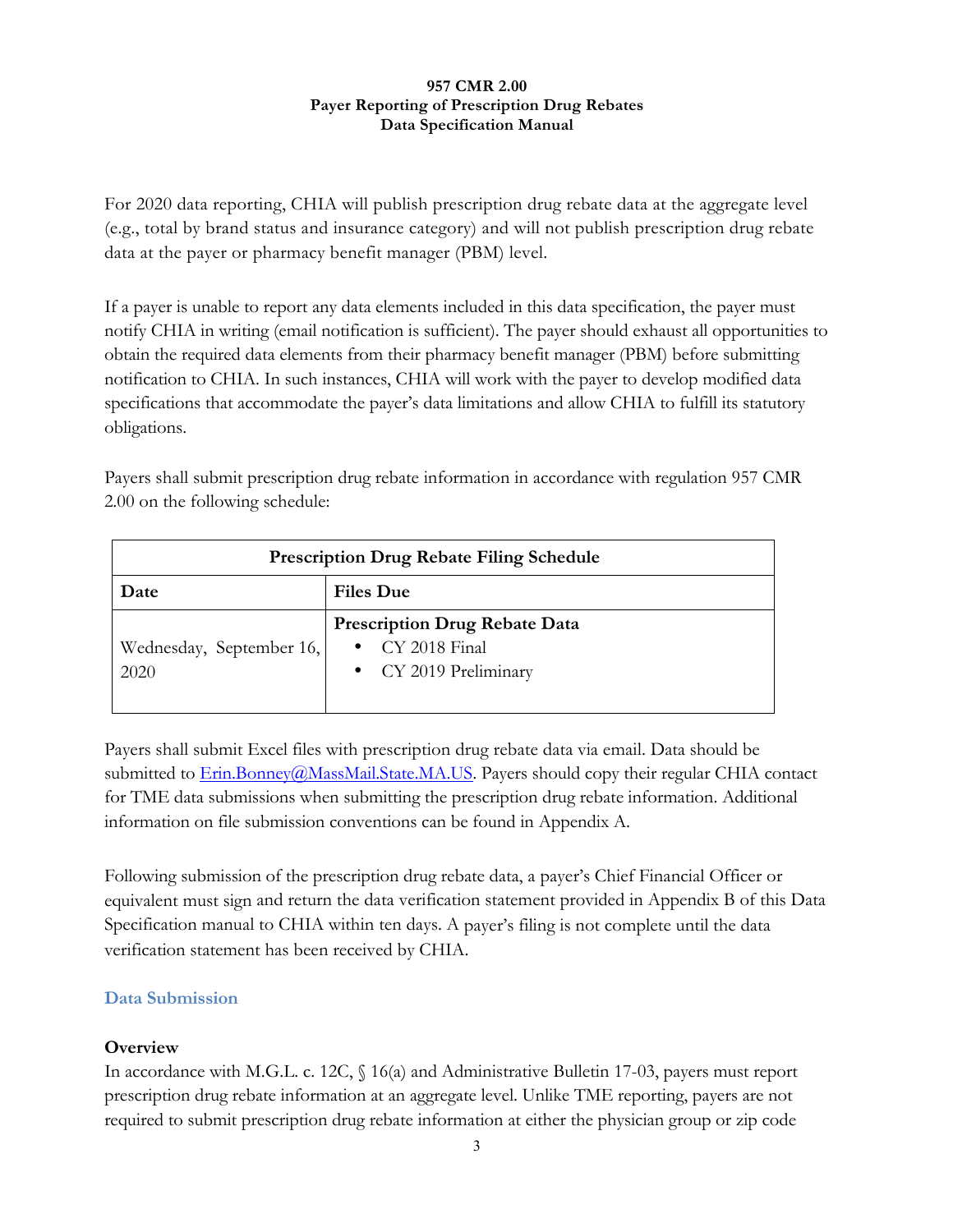levels. A payer's filing is not complete until both rebate data and PBM contract data have been successfully submitted to CHIA.

# **Rebate Data Specifications**

The payer is expected to submit prescription drug rebate data within the CHIA Prescription Drug Rebate Submission 2020 excel template. Below is a description of each field.

**Field #DR001: Payer Org ID:** The CHIA-assigned organization ID for the payer or carrier submitting the file.

**Field #DR002: Payer Name:** The name of the payer or carrier submitting the file.

**Field #DR003: Insurance Category:** The insurance category that is being reported. Payers shall report for all insurance categories for which they have business. Payers reporting under the "Other" category will be asked in quality assurance to identify the type of insurance reflected in this category. Note the excel template includes a drop down menu and will only allow the insurance categories shown in the table below.

| <b>Insurance Category</b>                            |
|------------------------------------------------------|
| Commercial                                           |
| Medicare Advantage                                   |
| Standalone Medicare Prescription Drug Plan           |
| Medicaid                                             |
| Senior Care Options (SCO)                            |
| One Care                                             |
| Program of All-Inclusive Care for the Elderly (PACE) |
| )ther                                                |

**Field #DR004: Calendar Year:** The payer must report whether data is for CY 18 or CY 19. The excel template will include a drop down menu and will only allow these years to be reported.

**Field # DR005: Member Population:** Payers must define the population of covered members for all data provided in this data filing as members that are Massachusetts residents or as members covered under policies sitused in the state of Massachusetts. If payers are not able to report data solely for one of these populations, they must notify CHIA in writing (email notification is sufficient) and propose a different member population definition for CHIA approval. Alternative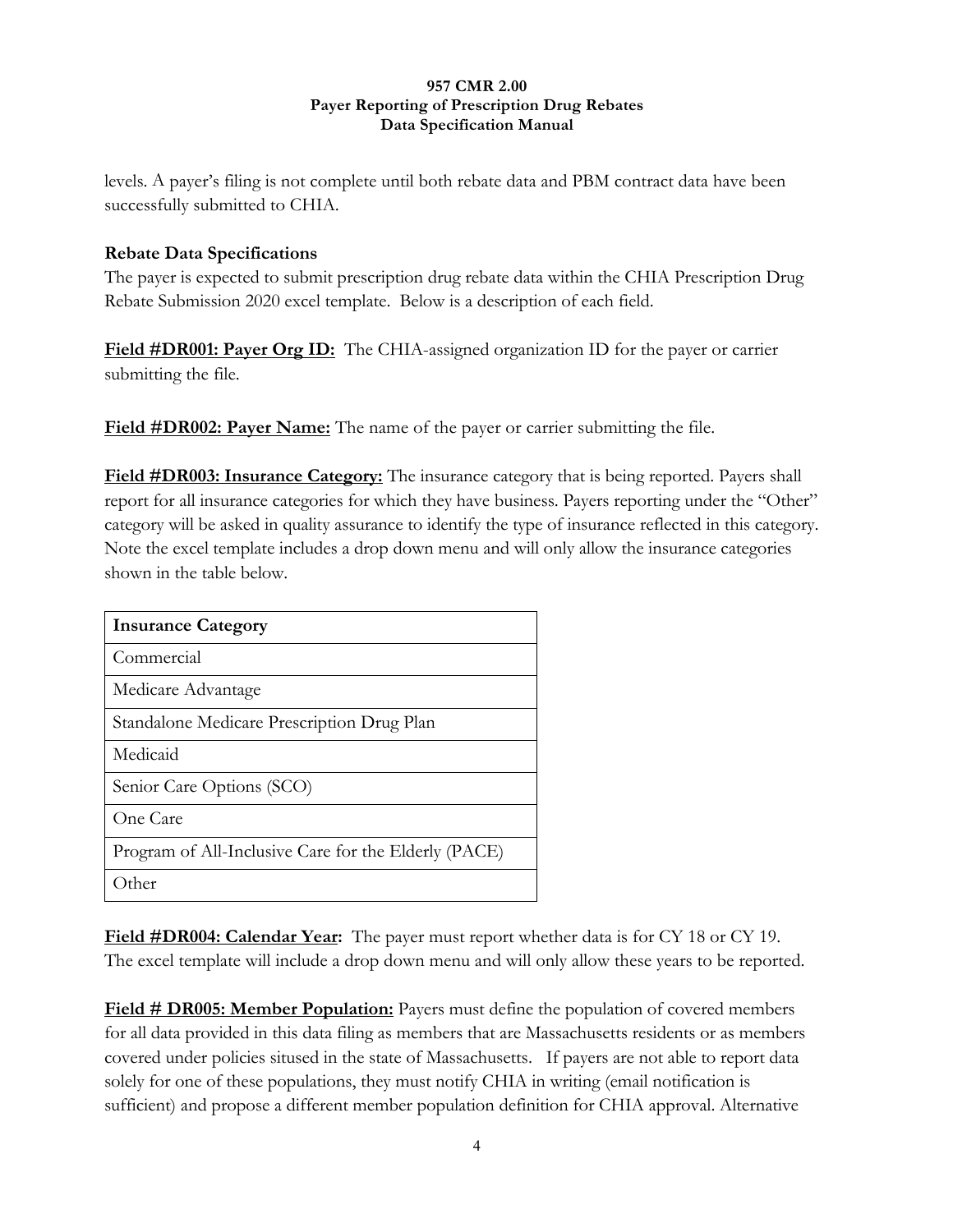populations may include but are not limited to all covered members. The excel template includes a drop- down menu which allows the insurer to choose either MA Resident or MA Situs. Payers should only include information pertaining to members for which they are the primary payer, and exclude information for members for which they were the secondary or tertiary payer.

**Field #DR006: Member Months:** The number of members receiving primary health insurance coverage by a plan over the specified period of time expressed in months of membership. The member months provided in this field should correspond to the patient population identified in Member Population. All members in the defined member population must be counted in the member month value. There is no threshold for reporting based on the total member months in a given member population or insurance category.

Please note that for the Commercial insurance category, payers should only report on those members for whom they have complete pharmacy expenditure and prescription drug rebate information. Any members for which a payer has no pharmacy expenditure or prescription drug rebate data, or partial pharmacy expenditure or prescription drug rebate data, should be excluded from this data reporting. As a result, all member month, pharmacy expenditure, and prescription drug rebate data for excluded members should be excluded from this data filing.

**Field #DR007: Gross Pharmacy Expenditure Amount: Total:** Total allowed incurred pharmacy claims for the requested population and calendar year. Pharmacy claims should only include those claims administered under the pharmacy benefit. In addition, this field should include member cost sharing. The effects of rebates and Medicare coverage gap discounts should not be reflected in this field. That is, pharmacy expenditures must be "grossed up" for pharmacy rebates (including point of sale rebates) and Medicare coverage gap discounts. To calculate member & insurer pharmacy liability ("net pharmacy claims"), CHIA will subtract the reported pharmacy rebates and Medicare coverage gap discounts from this field.

**Field #DR008: Gross Pharmacy Expenditure Amount: Specialty Drugs:** A drug defined as a specialty drug under the terms of a payer's contract with its PBM. Specialty drug expenditure and rebate amounts should be mutually exclusive from non-specialty brand drug and non-specialty generic drug expenditure and rebate amounts.

**Field #DR009: Gross Pharmacy Expenditure Amount: Non-Specialty Brand Drugs:** A drug defined as a non-specialty brand drug under the terms of a payer's contract with its PBM. Nonspecialty brand drug expenditure and rebate amounts should be mutually exclusive from specialty drug and non-specialty generic drug expenditure and rebate amounts.

# **Field #DR010: Gross Pharmacy Expenditure Amount: Non-Specialty Generic Drugs:** A

drug defined as a non-specialty generic drug under the terms of a payer's contract with its PBM.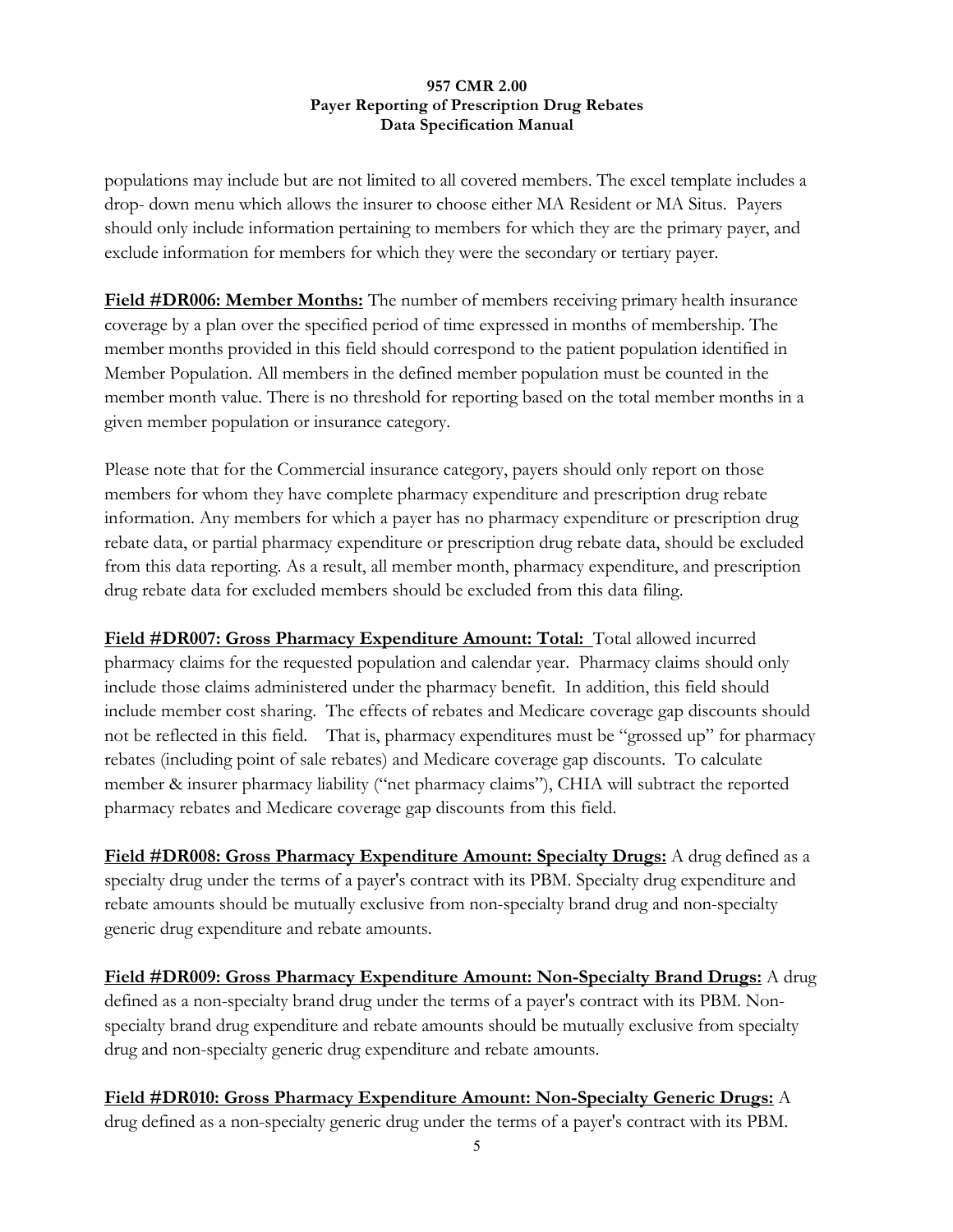Non-specialty generic drug expenditure and rebate amounts should be mutually exclusive from specialty drug and non-specialty brand drug expenditure and rebate amounts.

**Field #DR011: Prescription Drug Rebate Amount: Total:** A rebate is the return of part of the purchase price by the seller to the buyer. The prescription drug rebates are generally paid by a pharmaceutical manufacturer to a Pharmacy Benefit Manager (PBM) who shares a portion of the rebate to the insurer. Rebates may also take the form of point of sale rebates<sup>1</sup>. This field should reflect the rebates returned to the insurer and member. Reported rebates should include all price concessions made based on the utilization of certain drugs. Rebates returned back to the insurer and member may be returned in aggregate and not separated by insurance category. In these instances, we expect the insurer to allocate the rebate dollars using an allocation methodology such as by member months or percentage of claims. The allocation methodology should be described in Field #DR019.

**Field #DR012: Prescription Drug Rebate Amount: Specialty Drugs:** If the insurer is able to report rebates specific to specialty drugs, please report here.

**Field #DR013: Prescription Drug Rebate Amount: Non Specialty Brand Drugs:** If the insurer is able to report rebates specific to non-specialty drugs brand drugs, please report here.

**Field #DR014: Prescription Drug Rebate Amount: Non-Specialty Generic Drugs:** If the insurer is able to report rebates specific to non-specialty generic drugs, please report here.

**Field #DR015: Coverage Gap Discounts (Medicare Only):** Note insurer should only report data for Medicare products. The discount the drug manufacturer provides for brand drugs when a Medicare enrollee hits their coverage gap.

**Field #DR016: Total Net Pharmacy Expenditures (Member and Insurer Pharmacy**  Liability): This is a calculated field. The template calculates this by subtracting rebates and coverage gap discounts from reported total pharmacy expenditures. (DR007-DR011-DR0015). The insurer should review for reasonability.

**Field #DR017: Per Member Per Month Net Pharmacy Expenditure Amount (Insurer & Member Liability):** *This is a calculated field*. The template calculates an allowed claims pharmacy PMPM which should reflect pharmacy claims paid by the insurer and member through member cost sharing. The insurer should review for reasonability. (DR016/DR006)

 $<sup>1</sup>$  POS rebates directly share with patients the discounts that PBMs negotiate with manufacturers.</sup>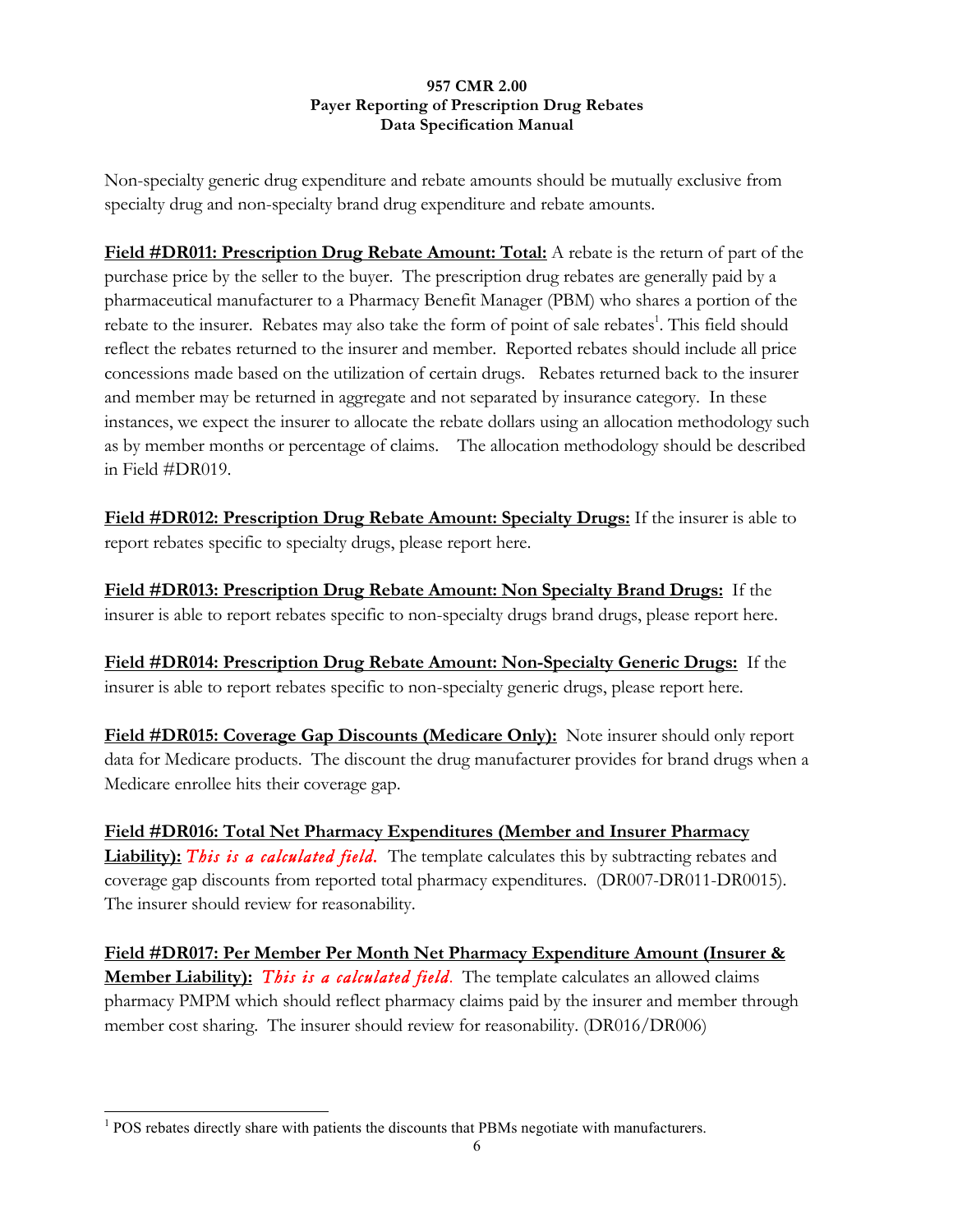# **Field #DR018: Per Member Per Month Prescription Drug Rebate Amount:** *This is a calculated field.* (DR011/DR006)

**Field #DR019: Allocation Methodology:** If rebate data is only available to an insurer at an aggregated level, the insurer is expected to allocate the rebates using an allocation methodology. The methodology could allocate based on member months, or percentage of claims, or some other method the insurer deems most appropriate. The insurer is expected to describe the methodology in this field.

**Field #DR020: Comments:** This is a field for the insurer to add comments to assist CHIA in evaluating and analyzing the reported data.

# **Field #DR021: Total Pharmacy Expenditure Amount Data Check:** *This is a calculated*

*field*. This field adds the components of gross pharmacy expenditure to ensure it equals the total: (DR008+DR009+DR010) = DR007.The insurer should review this and not submit if the check fails.

| Element      | Data Element Name                                                                    |
|--------------|--------------------------------------------------------------------------------------|
| <b>DR001</b> | Payer Org ID                                                                         |
| DR002        | Payer Name                                                                           |
| <b>DR003</b> | <b>Insurance Category</b>                                                            |
| <b>DR004</b> | Calendar Year                                                                        |
| <b>DR005</b> | Member Population                                                                    |
| <b>DR006</b> | Member Months                                                                        |
| <b>DR007</b> | Gross Pharmacy Expenditure Amount: Total                                             |
| <b>DR008</b> | Gross Pharmacy Expenditure Amount: Specialty Drugs                                   |
| <b>DR009</b> | Gross Pharmacy Expenditure Amount: Non-Specialty Brand Drugs                         |
| <b>DR010</b> | Gross Pharmacy Expenditure Amount: Non-Specialty Generic Drugs                       |
| <b>DR011</b> | Prescription Drug Rebate Amount: Total                                               |
| DR012        | Prescription Drug Rebate Amount: Specialty Drugs                                     |
| DR013        | Prescription Drug Rebate Amount: Non-Specialty Brand Drugs                           |
| <b>DR014</b> | Prescription Drug Rebate Amount: Non-Specialty Generic Drugs                         |
| <b>DR015</b> | Coverage Gap Discounts (Medicare Only)                                               |
| <b>DR016</b> | Total Net Pharmacy Expenditure (Member and Insurer Pharmacy Liability)               |
| <b>DR017</b> | Per Member Per Month Net Pharmacy Expenditure Amount (Insurer &<br>Member Liability) |
| <b>DR018</b> | Per Member Per Month Prescription Drug Rebate Amount                                 |

Data Elements: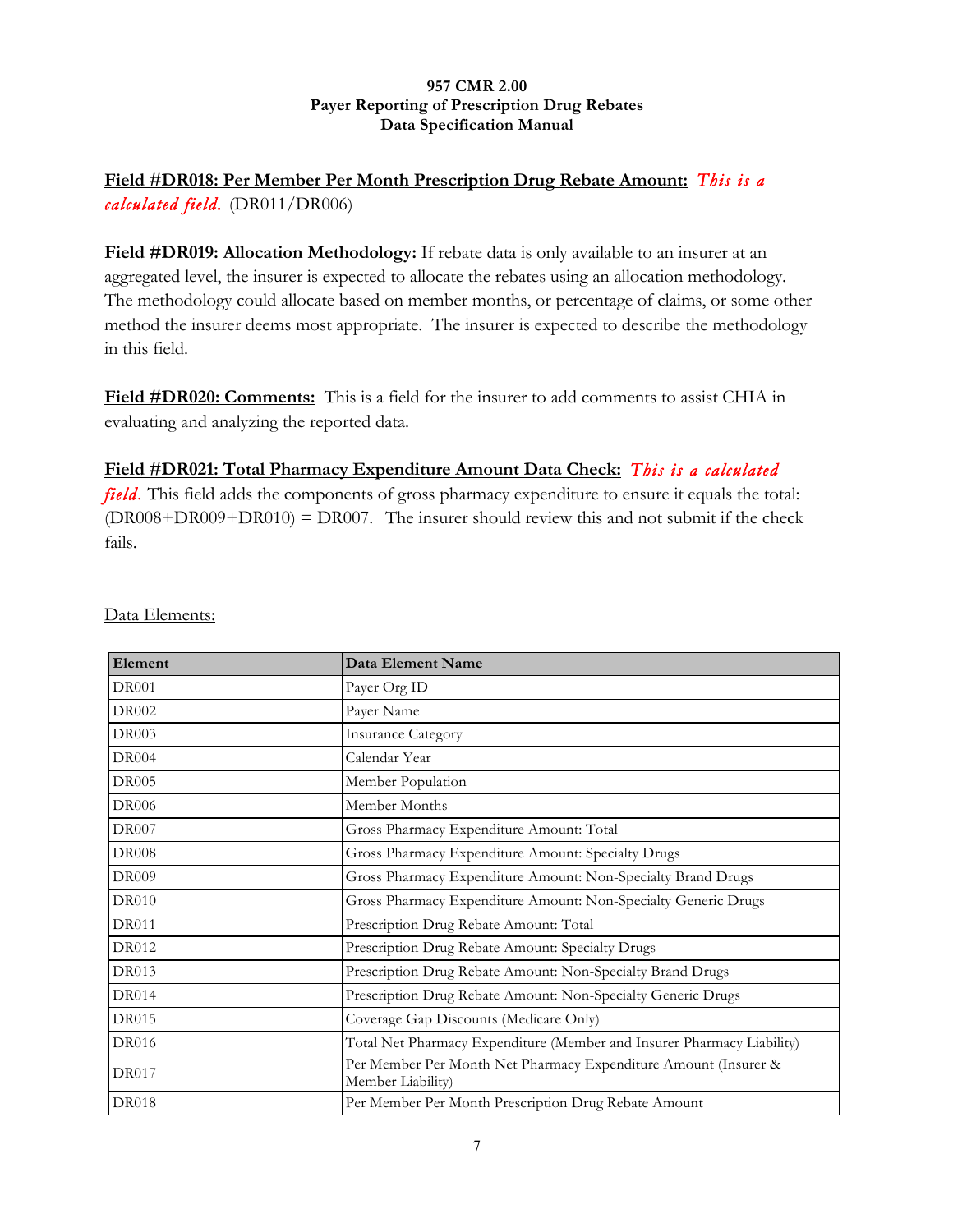| Element      | Data Element Name                            |
|--------------|----------------------------------------------|
| DR019        | Allocation Methodology                       |
| <b>DR020</b> | Comments                                     |
| <b>DR021</b> | Total Pharmacy Expenditure Amount Data Check |

## **PBM Contract Data Specifications**

**Field #PBM001: Payer Org ID:** The CHIA-assigned organization ID for the payer or carrier submitting the file.

**Field #PBM002: Payer Name**: The name of the payer or carrier submitting the file.

**Field #PBM003: Pharmacy Benefit Manager Name**: The name of a pharmacy benefit manager (PBM) that provided any of the following services in a given insurance category and calendar year: claims processing, drug formulary management, or manufacturer drug rebate contracting.

**Field #PBM004: Insurance Category**: The insurance category that is being reported. All available insurance categories are listed below. Payers shall report for all insurance categories for which they have business. Payers reporting under the "Other" category will be asked in quality assurance to identify the type of insurance reflected in this category.

| <b>Insurance Category</b>                            |
|------------------------------------------------------|
| Commercial                                           |
| Medicare Advantage                                   |
| Standalone Medicare Prescription Drug Plan           |
| Medicaid                                             |
| Senior Care Options (SCO)                            |
| One Care                                             |
| Program of All-Inclusive Care for the Elderly (PACE) |
| )ther                                                |

**Field #PBM005: Calendar Year**: On or after January 1 and on or before December 31 for a given year.

**Field #PBM006: Claims Processing**: Payers should identify whether an individual PBM organization performed all, some, or none of the claims processing for its pharmacy benefit within a given insurance category and calendar year. Payers should enter one of three possible responses: All, Some, or None. If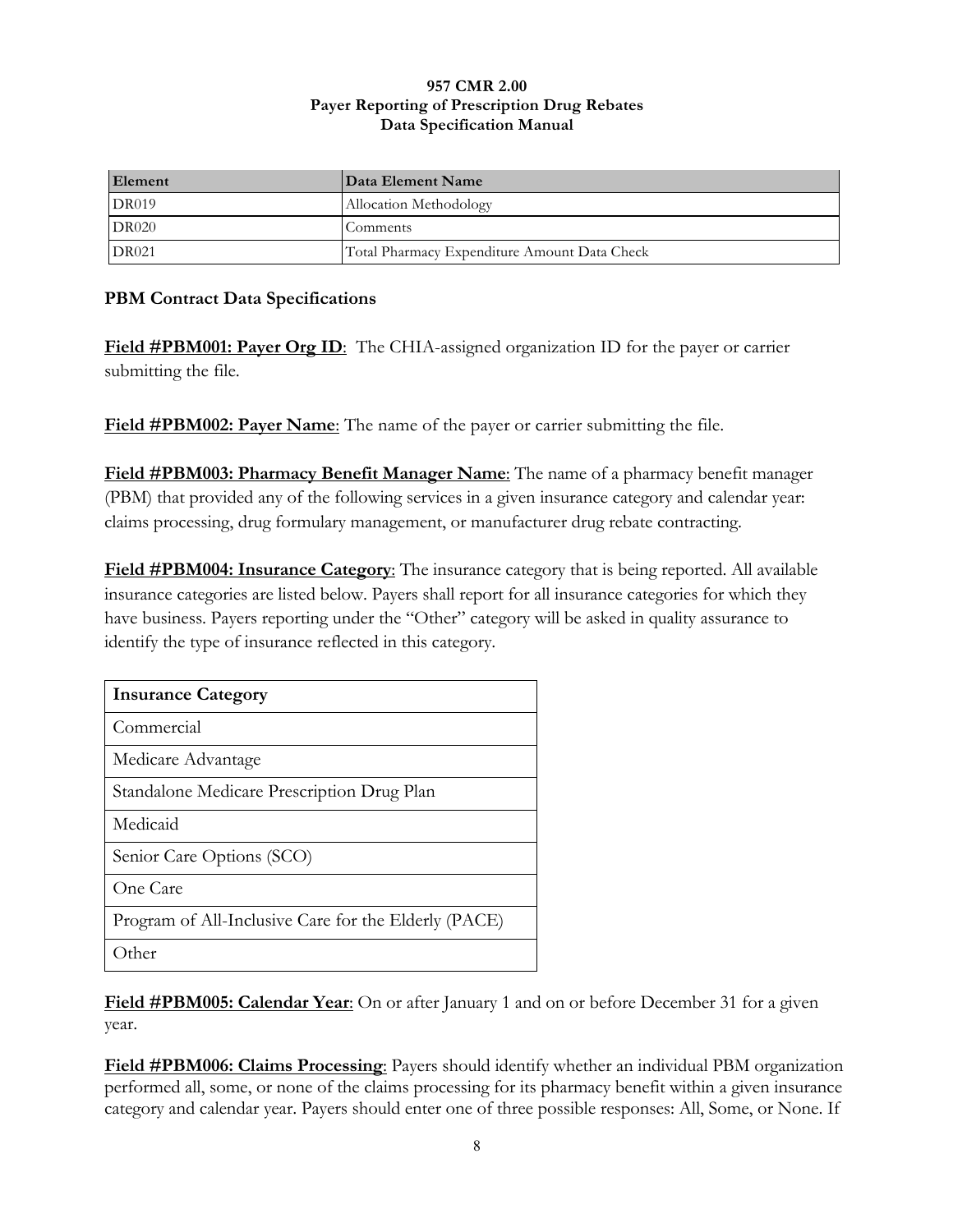multiple PBMs provided claims processing services within a given insurance category and calendar year, payers should include a separate observation for each PBM and enter "Some" for claims processing in each observation.

**Field #PBM007: Drug Formulary Management**: Payers should identify whether an individual PBM organization performed all, some, or none of the drug formulary management for its pharmacy benefit within a given insurance category and calendar year. Payers should input one of three possible entries: All, Some, or None. If multiple PBMs provided a drug formulary management services within a given insurance category and calendar year, payers should include a separate observation for each PBM and enter "Some" for drug formulary management in each observation.

**Field #PBM008: Manufacturer Drug Rebate Contracting**: Payers should identify whether an individual PBM organization performed all, some, or none of the manufacturer drug rebate contracting for its pharmacy benefit within a given insurance category and calendar year. Payers should input one of three possible entries: All, Some, or None. If multiple PBMs provided contracting services within a given insurance category and calendar year, payers should include a separate observation for each PBM and enter "Some" for manufacturer drug rebate contracting in each observation.

**Field #PBM009: Comments:** Payers may use this field to provide any additional information or describe any data caveats for the PBM Contract Data submission.

| Element       | Data Element Name                     |
|---------------|---------------------------------------|
| <b>PBM001</b> | Payer Org ID                          |
| PBM002        | Payer Name                            |
| <b>PBM003</b> | Pharmacy Benefit Manager Name         |
| PBM004        | <b>Insurance Category</b>             |
| <b>PBM005</b> | Calendar Year                         |
| <b>PBM006</b> | Claims Processing?                    |
| <b>PBM007</b> | Drug Formulary Management?            |
| PBM008        | Manufacturer Drug Rebate Contracting? |
| <b>PBM009</b> | Comments                              |

Data Elements:

# **Appendix A: File Submission Instructions**

Please see pages following this section.

#### **Appendix B: Payer Data Verification Statement**

Please see pages following this section.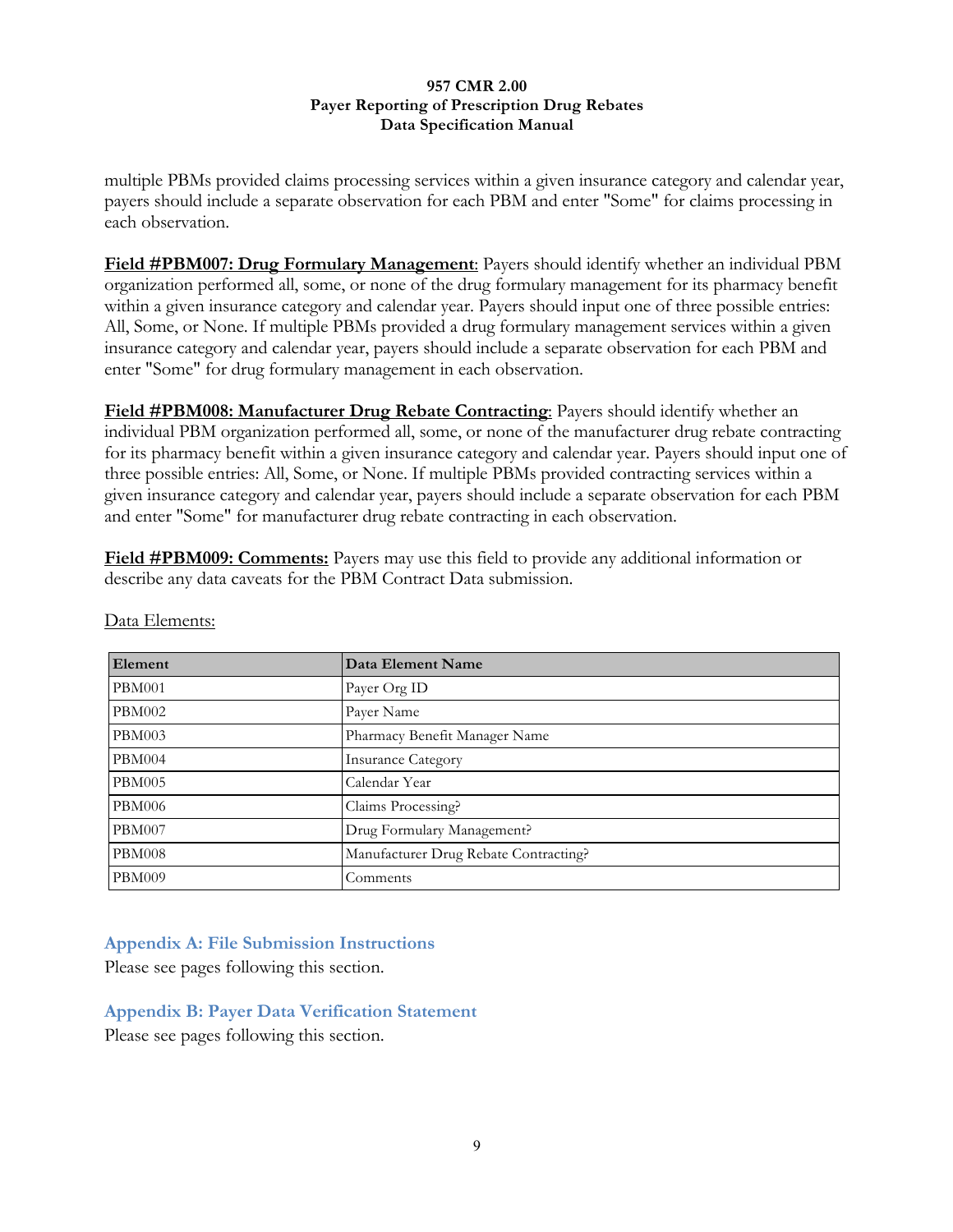# **Appendix A: File Submission Instructions**

# **Data Submission Templates**

Payers can find the rebate data and PBM contract data submission templates available on CHIA's website at the following location: http://www.chiamass.gov/prescription-drug-rebate-data-submission.

## **File Submission Naming Conventions**

Prescription drug rebate data submissions should follow the following naming conventions:

# **PayerName\_PrescriptionDrugRebates\_Version.fileextension,**

Where Payer Name is the payer name is identified in field DR002.

Version is **optional**, and indicates the submission number.

The file extension must be .xlsx, .xls, or .csv.

## **Below are examples of valid file names:**

PayerA\_PrescriptionDrugRebates.xlsx PayerA\_PrescriptionDrugRebates\_1.csv